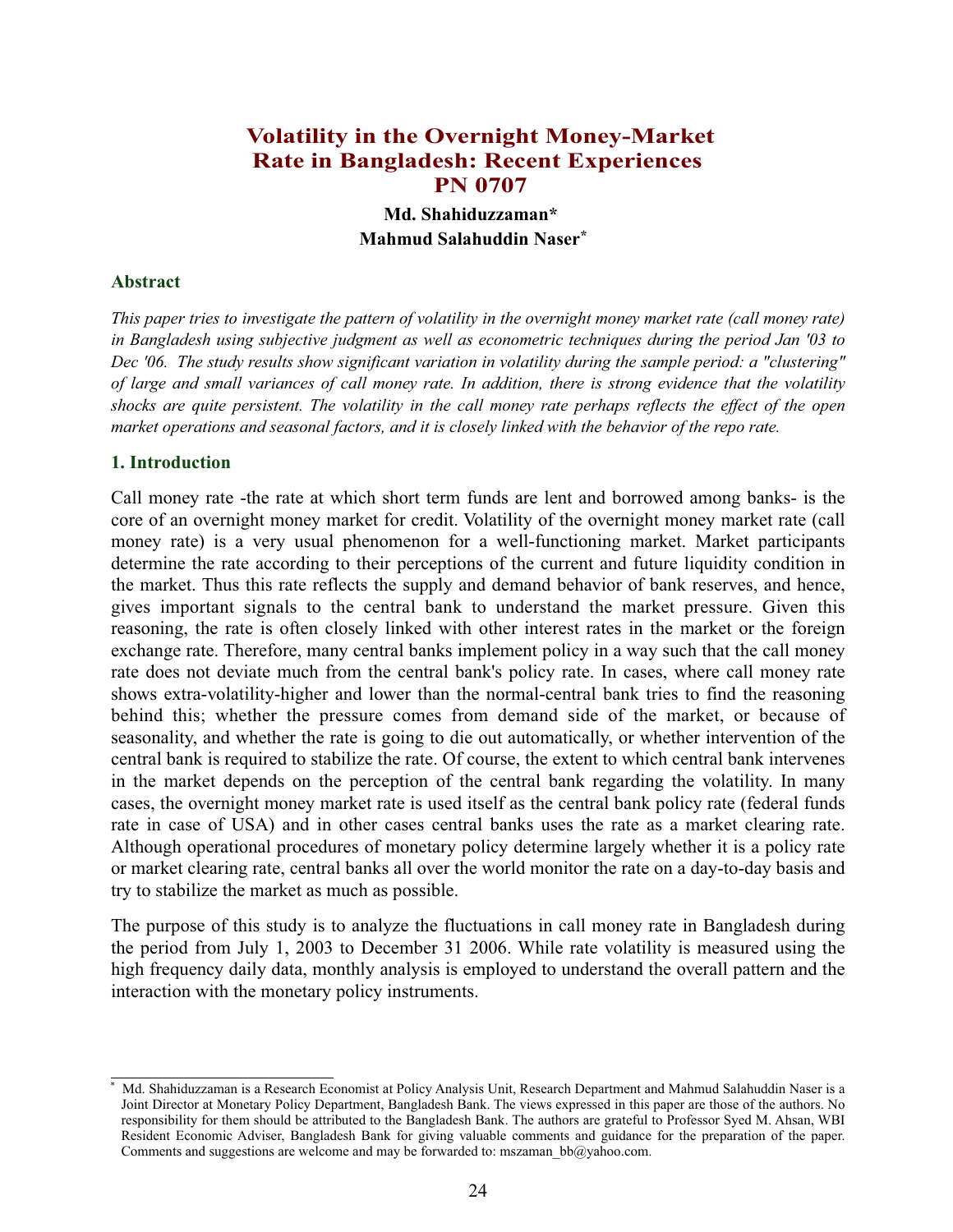# **2. Volatility pattern in the call money rate during January '03 to December '06**

Chart 1 shows the conditional variance of the call money rate over the period Jan '03 to Dec '06 using daily data. The horizontal axis in the graph shows the time period starting from Jan 1' 03 to Dec' 26, 2006. As can be seen from Chart 1, volatility in the call money rate is followed by a clustering at some particular points of time; there are periods of high volatility followed by periods of low volatility. Volatility in the call rate showed a break during Feb-Jun' 03. This is the period when the floating exchange rate system was introduced in Bangladesh.<sup>1</sup> In the period immediately before the change, BB tightened liquidity in the market as a precautionary measure to curb speculative tendencies in the foreign exchange market. As a result of tight open market operations, the overnight money market interest rates faced additional pressure and reached high levels. From the end of 2004, the call rate, however, became volatile, which continued during the whole of the first quarter and a part of the second quarter of 2005. This is in fact the period when the central bank tightened liquidity in the market as it found problems relating to the prices of essentials and balance of payment situation more pressing. In 2006, the monthly average call money rate remained relatively unstable in the first half before settling down in the second half.



**Chart 1: Conditional variance estimated from GARCH model, Jan' 03- Dec' 06**

Source: Bangladesh Bank Quarterly and Monthly Review, DSE

The volatility in the first half of 2006 has been explained by Bangladesh Bank (2006) as the result of seasonal effects. In each instance of volatility, BB undertook its open market operations to reduce the volatility in the overnight money market. During the entire second half of 2006 the call rate remained exceptionally stable. The next section discusses the factors affecting the volatility in call money rate in Bangladesh. A related query is about the persistence of volatility shocks. Our study shows that volatility shocks in the call money rate are quite persistent in case of Bangladesh (see Appendix 1 for details).

# **3. Factors affecting the volatility in the call money rate in Bangladesh**

Call money rate in Bangladesh can be viewed as a market clearing rate. Fluctuations in the overnight rates come mainly from supply and demand for liquidity in the money market. Periodic change in reserve requirements as well as economic and seasonal factors may cause the demand to rise. The overnight money market rate can also be impacted on the days when Bangladesh Bank (BB) conducts open market operations. Apart from repo and reverse repo operations, Bangladesh Bank performs the T-Bill auction on a pre-specified day of each week. These issues are discussed below.

 $\frac{1}{1}$  Bangladesh stepped into fully market based exchange rate effective from May 31, 2003.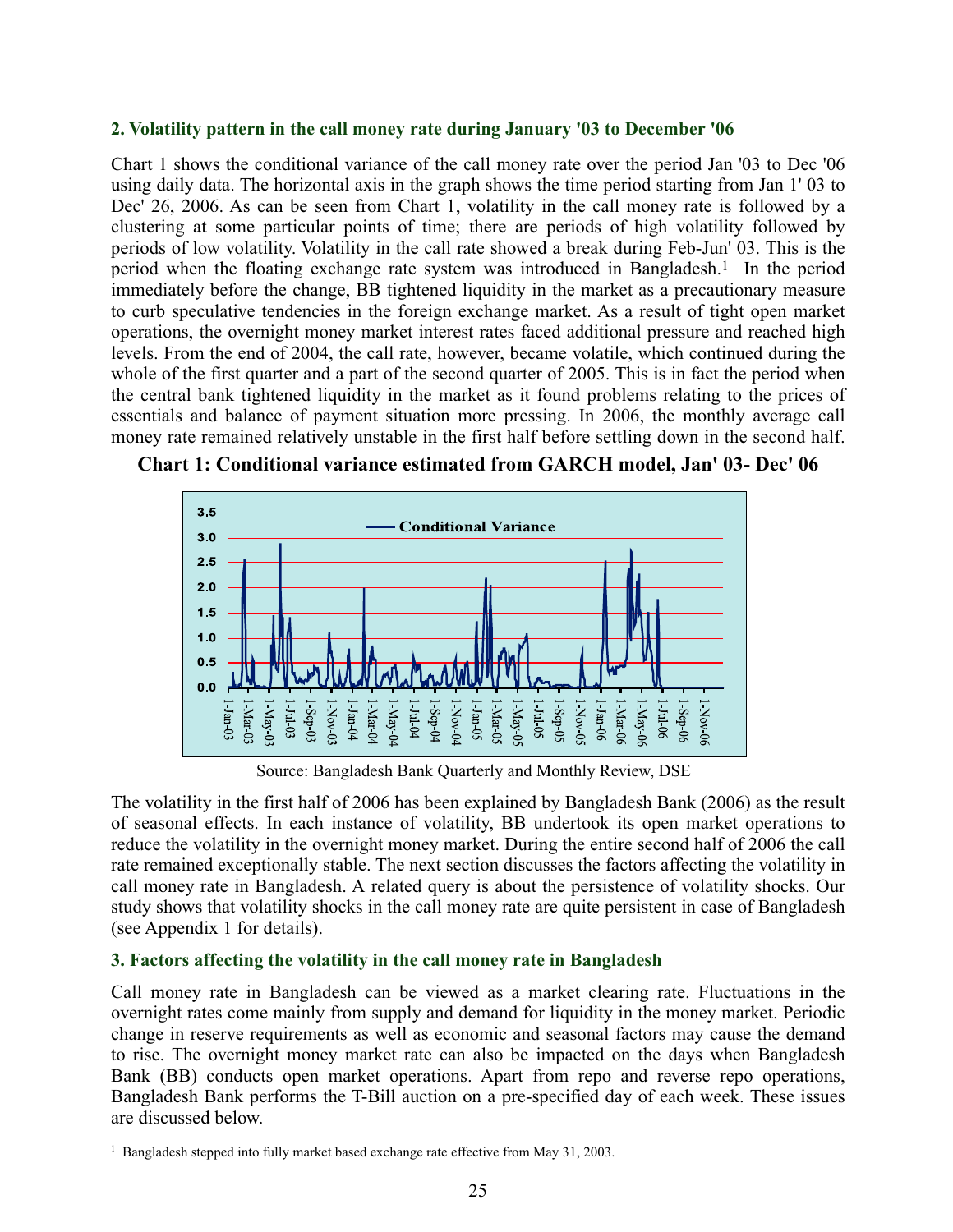## **3.1 Supply and demand for bank reserves**

The call money rate arises as an interaction of demand for and supply of bank reserves. As a result, factors influencing demand and supply conditions of bank reserves influence the call money rate. These factors are: periodic change in reserve requirement, Bangladesh Bank's intervention through open market operations, commercial banks cash' requirements to meet their daily payment obligations and other factors like seasonal effects or signs of economic boom (or downturn) etc. The market facilitates efficient distribution of reserves throughout the banking system. While both banks and non-banking financial institutions can now participate in the call money market in Bangladesh, the latter institutions can borrow only up to 15 percent of their net assets.2 The Bangladesh Bank regulation requires that banks and non-bank financial institutions licensed by BB to maintain a certain percent of their deposit liabilities as statutory reserve.<sup>3</sup> Reserve requirement is calculated as a proportion of average level of deposits held over a month, called reserve computation period. The calculated amount must be satisfied on average over a reserve maintenance period, which is fortnight.

Demand for bank reserves can be divided into a demand for required reserves and a demand for excess reserves defined as deviation from the level of required reserves holdings. In Bangladesh, the reserves maintenance period follows the reserves calculation period with a lag. Moreover, BB allows reserve averaging and limits the degree to which banks' daily reserve balances can deviate from the average requirement level. The averaging provision in bank reserves permits individual banks to use part of their reserves to offset short-term or seasonal fluctuations in liquidity, which in turn provides greater interest rate sensitivity in the demand for bank reserves during the early and middle part of the maintenance period. Banks, however, would be indifferent about the amount of reserves they held if they expected no significant fluctuations in the inter-bank rate. Moreover they may be cautious to deviate from the average level of reserve position they maintained for the fear of not being able to adjust their position as the number of days remaining in the maintenance period reduces. So the demand for bank reserves tends to be interest inelastic especially at the end of the reserve maintenance period. Apart from this, seasonal factors like major festivals can cause the demand for reserves to be unstable. As a result, BB has to be more attentive in managing the supply of bank reserves in the face of uncertainty due to low interest rate elasticity and volatile demand for bank reserves when seasonality arises.

Everyday BB, through its liquidity forecasting exercise predicts changes in external factors affecting its balance sheet and causing autonomous supply of bank reserves in order to take differences in demand for and supply of bank reserves. BB takes these differences into consideration in order to assess its intervention in the money market through daily open market operations to offset excess reserves the following day to balance the supply and demand. Thus, BB corrects these differences with a one-day lag and brings the amount of reserve money expansion in line with its target so that supply of broad money can be guided to remain within the programmed range.

 $\overline{a}$  Since April 1998, non-bank financial institutions having license from Bangladesh Bank are allowed to participate in the call money market.

<sup>&</sup>lt;sup>3</sup> The present Bangladesh Bank circulars require the scheduled banks to maintain 18 percent of their deposits as Statutory Liquidity Ratio (SLR), where Cash Reserve Requirement (CRR) must be kept at the rate of 5 percent on the daily average on a two-week basis but no less than 4 percent on any given day (BRPD Circular No. 11/2005 and 12/2005). Non-bank financial institutions who accept term deposits are required to maintain a rate of 5 percent of total liabilities as SLR, of which 2.5 percent of term deposit must be kept as CRR on the daily average on a bi-weekly basis but no less than 2 percent on a given day (FID Circular No. 06/2003 and 02/2004).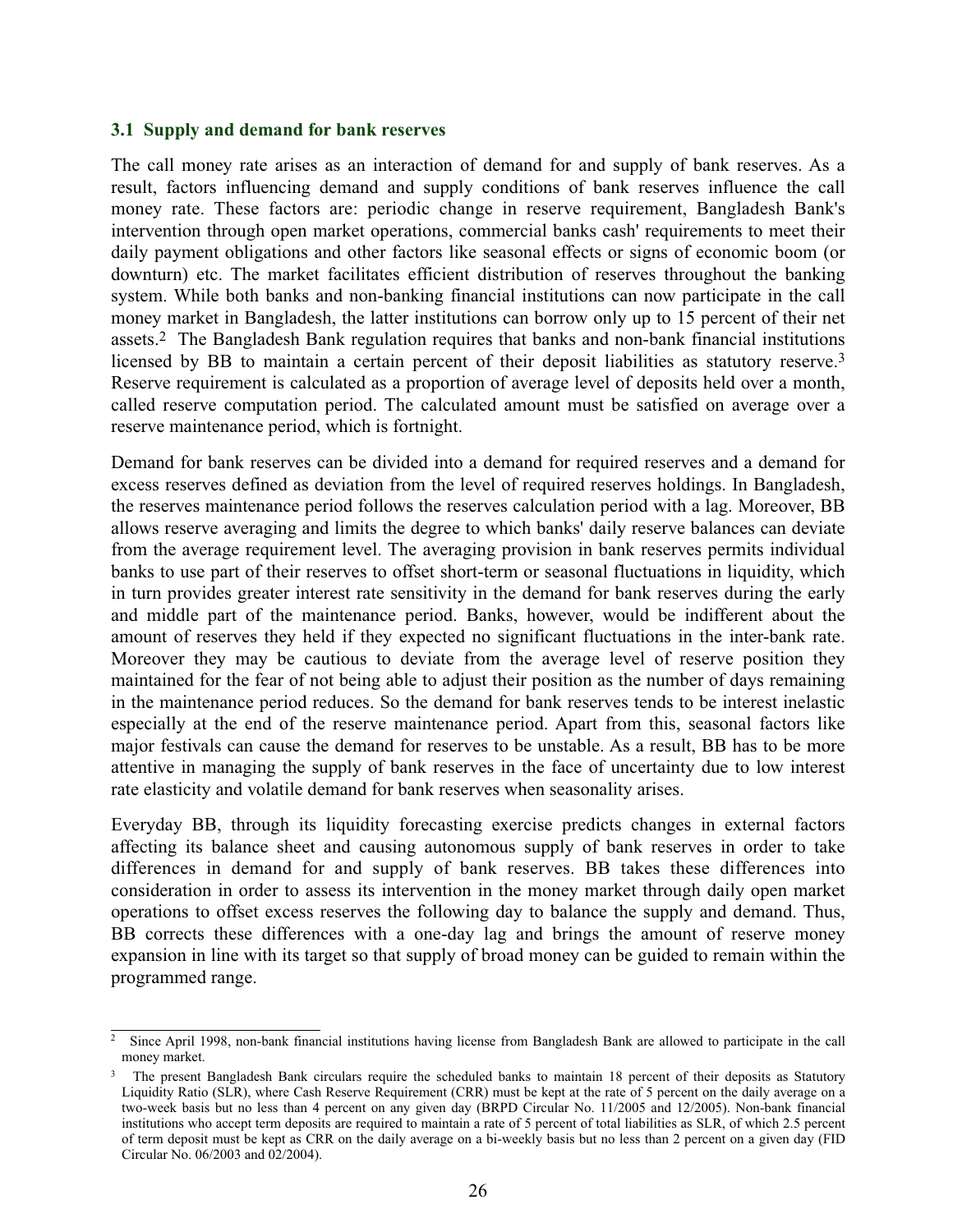#### **3.2 Interaction with repo, reverse-repo and T-bill rates**

The call money market in Bangladesh is affected by BB's open market operations. While BB traditionally conducts the weekly Treasury bill auction as part of the open market operation, a recent development is the introduction of repo (repurchase agreement), reverse repo and interbank repo operations from July 2002, April 2003 and July 2003, respectively. Both repo and reverse repo transactions are conducted through auctions held on any working day. Through repo operations, BB lends fund to a bank or financial institution by purchasing securities, which the bank or financial institution repurchase upon maturity. The reverse repo facility enables participating institutions to purchase government securities from Bangladesh Bank upon commitment of resale after the agreed upon term. Both repo and reverse repo arrangements are for overnight to seven-day terms.4



**Table 2: Correlation Coefficients among Various Money Market Rates (July '02-Dec '06)**

|                           | Call rate | $1-2$ day<br>Repo Rate | 1-2 day Reverse   28-Day T-<br>Repo rate | bill rate |
|---------------------------|-----------|------------------------|------------------------------------------|-----------|
| Call rate                 | 1.00      |                        |                                          |           |
| 1-2 day Repo Rate         | 0.73      | 1.00                   |                                          |           |
| 1-2 day Reverse Repo rate | 0.38      | 0.66                   | 1.00 <sub>l</sub>                        |           |
| 28-Day T-bill rate        | 0.40      | 0.72                   | 0.95                                     | 1.00      |

Figure 1 shows the monthly trend of T-Bill rate, 1-2 day repo rate, 1-2 day reverse repo rate and the call money rate. As mentioned above, the first three rates emerge from an auction process at BB and the call money rate is determined in the marketplace. While all the four rates positively correlate with each other, the call money rate has the highest correlation with the 1-2 day repo rate (0.73, Table 2). However, the correlation coefficient between call money rate and 1-2 day repo rate is still less than perfect because of the withholding of repo operation by BB for most of the periods since June '05 on account of restained monetary policy stance. Again, 28-day T-Bill rate shows high correlation especially with the reverse repo rates. This is because both are deposit instruments and the auction process is similar with same participating agents. It can be generally suggested that all the four rates are closely linked with each other. The reason behind the high

<sup>4</sup> The term can be extended by the number of Bank holidays.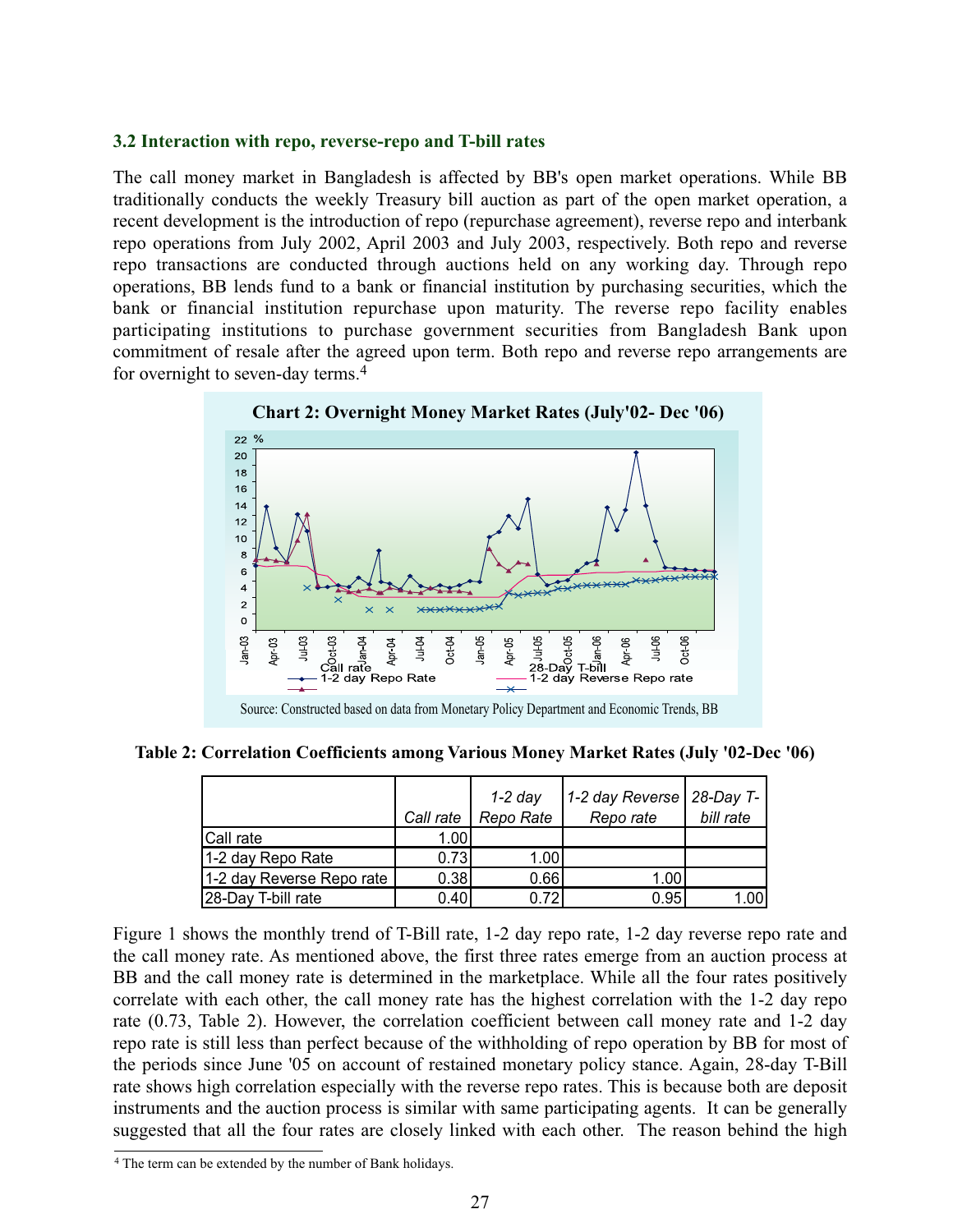among various money market rates and call market is that BB uses the open market operation to maintain a desired amount of liquidity in the market. During the period of high demand for central bank money, the bidders quote higher repo rate in order to increase their chance to get the central bank money. Thus, a higher overnight market rate (i.e. call money rate) leads to a higher repo rate from the auction. Similarly, the injection or withdrawal of funds to and from the market by BB in turn exerts an impact on the call money rate for overnight transactions in the appropriate direction. It is observed from Chart 2 that volatility was higher in different periods during Jan' 03- Dec' 06.

## **4. Conclusion**

This paper has examined the pattern of volatility in the money market in Bangladesh over the period of Jan' 03 to Dec' 06. The study results suggest volatility follows a cluster, which perhaps reflects the effect of the open market operations and seasonal factors. It is also evident that the volatility shocks are quite persistent. The high correlation between call money rate and 1-2 day repo rate indicates the effectiveness of open market operation of Bangladesh Bank.

# **References**

Bangladesh Bank (2006), *Monetary Policy Review,* Vol. 2, No.1, October, Policy Analysis Unit, Research Department.

Bollerslev, Tim (1986). "Generalized Autoregressive Conditional Heteroskedasticity," *Journal of Econometrics,* 31, pp 307-327.

Engle, Robert (1982), "Autoregressive Conditional Heteroskedasticity with Estimates of the Variance of U.K. Inflation," *Econometrica*, Vol. 50, pp. 987-1008.

Engle, Robert (2001), "GARCH 101: The Use of ARCH/GARCH Models in Applied Econometrics," *Journal of Economic Perspectives-V*ol. 15, No. 4, fall 2001, pp157-161.

Joshi, Himanshu (2004), "The Interbank Money Market in India: Evidence on Volatility, Efficacy of Regulatory Initiatives and Implications for Interest Rate Targeting," *Reserve Bank of India* Occasional Papers, Vol. 25, No. 1, 2 and 3.

Palombini, Edgardo (2003), "Volatility and Liquidity in the Italian Money Market," Working Paper No. 6, Marzo 2003.

Wetherilt, Anne Vila (2002), "Money market operation and Volatility of UK money market rates," Working Paper No.174, Bank of England.